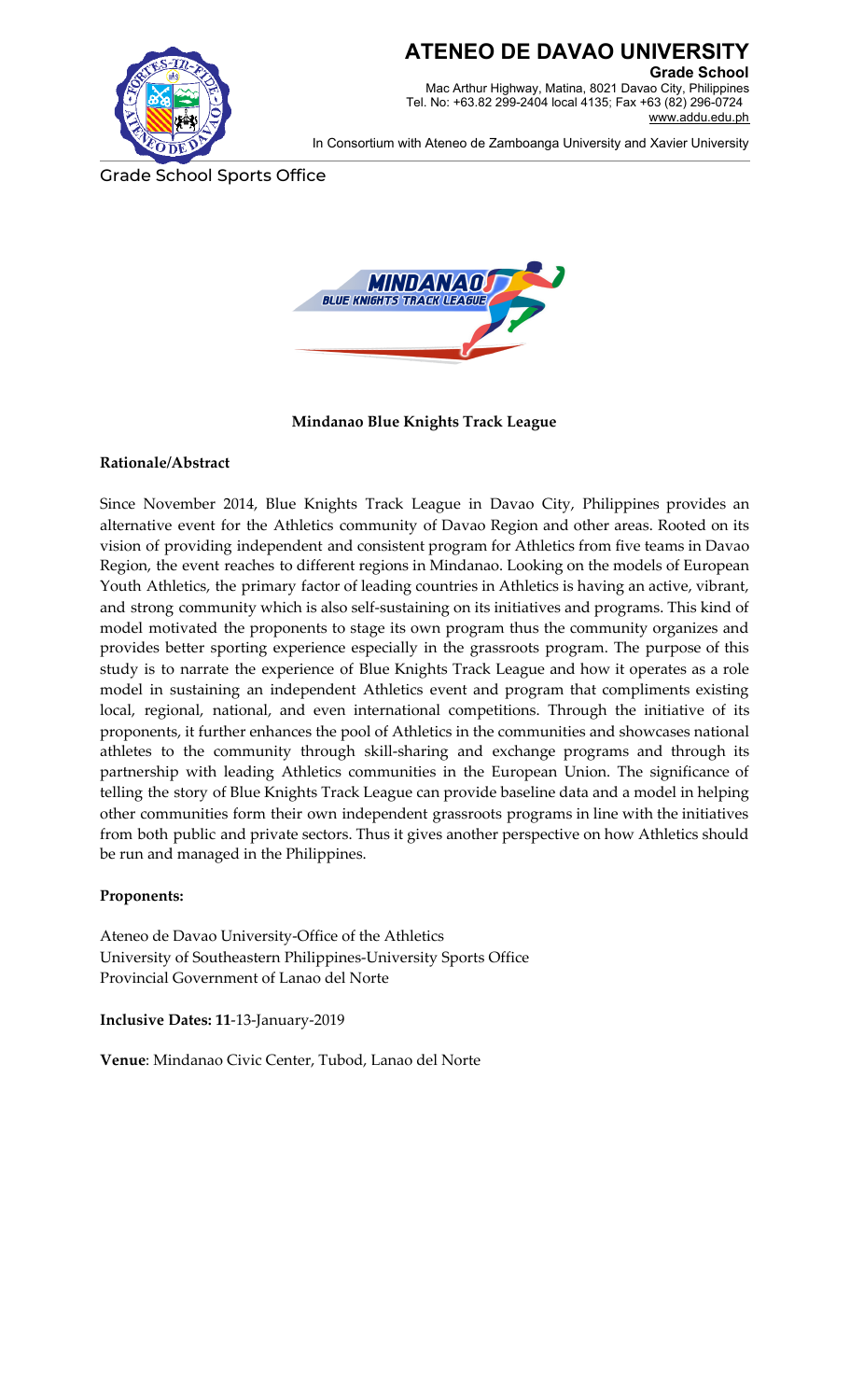

In Consortium with Ateneo de Zamboanga University and Xavier University

Grade School Sports Office

## **Mindanao Young Athletics Leaders Congress**

An innovation of Mindanao Blue Knights Track League is the staging of the Mindanao Young Athletics Leaders Congress. Taking from the model of the European Athletics, it will provide a platform for active young people who are interested in developing work and life skills, community service and making new friends in the field of Athletics through volunteerism and learning as as event organizers. (See: http://www.european-athletics.org/athletics-community/young-leaders/) Making Mindanao Grand Prix as the first youth-driven and organized Athletics event in the Philippines

The congress members will be composed of every delegation team captains and representatives from different Physical Education, Sport Science, and Human Kinetics departments of higher educational institutions in Mindanao.

The aim is to use harness youth as new sport manager and use modern communications and social media tools to encourage volunteering and grassroots projects that promote athletics and help to prepare the sport's next generation of leaders.

#### **Working Committee**

Meet Manager: Airnel T. Abarra Asst. Meet Manager: Lyndon Calica

#### **Technical Officials**

| Name                            | Designation                |
|---------------------------------|----------------------------|
| Abarra, Airnel Talatala         | Meet Manager               |
| Alsa, Ernesto Canta             | Timer                      |
| Bariquit, Annabelle Bandoquillo | <b>Competition Encoder</b> |
| Beloy, Dara Mae Clarysse        | <b>Competition Encoder</b> |
| Bulpa, Valerio Rayandayan       | Timer                      |
| Carballo, Esther Espanola       | Timer                      |
| Dela Cruz, Joenecil Rito        | <b>Event Staff</b>         |
| Gubal, Joshua Melchi Donding    | Field Line Judge           |
| Edianon, Guiamila Kindatun      | Timer                      |
| Lacanaria Jr., Emilio Aligan    | <b>Competition Starter</b> |
| Layao, Joseph Gieward           | Publicity and Promotions   |
| Taraya, Lemin dela Cruz         | Timer                      |
| Tigbawan, Paquito               | Timer                      |
| Tariao, Beverlie Bueno          | Finish Line Judge          |
| Valdez, John Peter Laroa        | Field Line Judge           |
| Villarino, Beverly Garcisto     | Timer                      |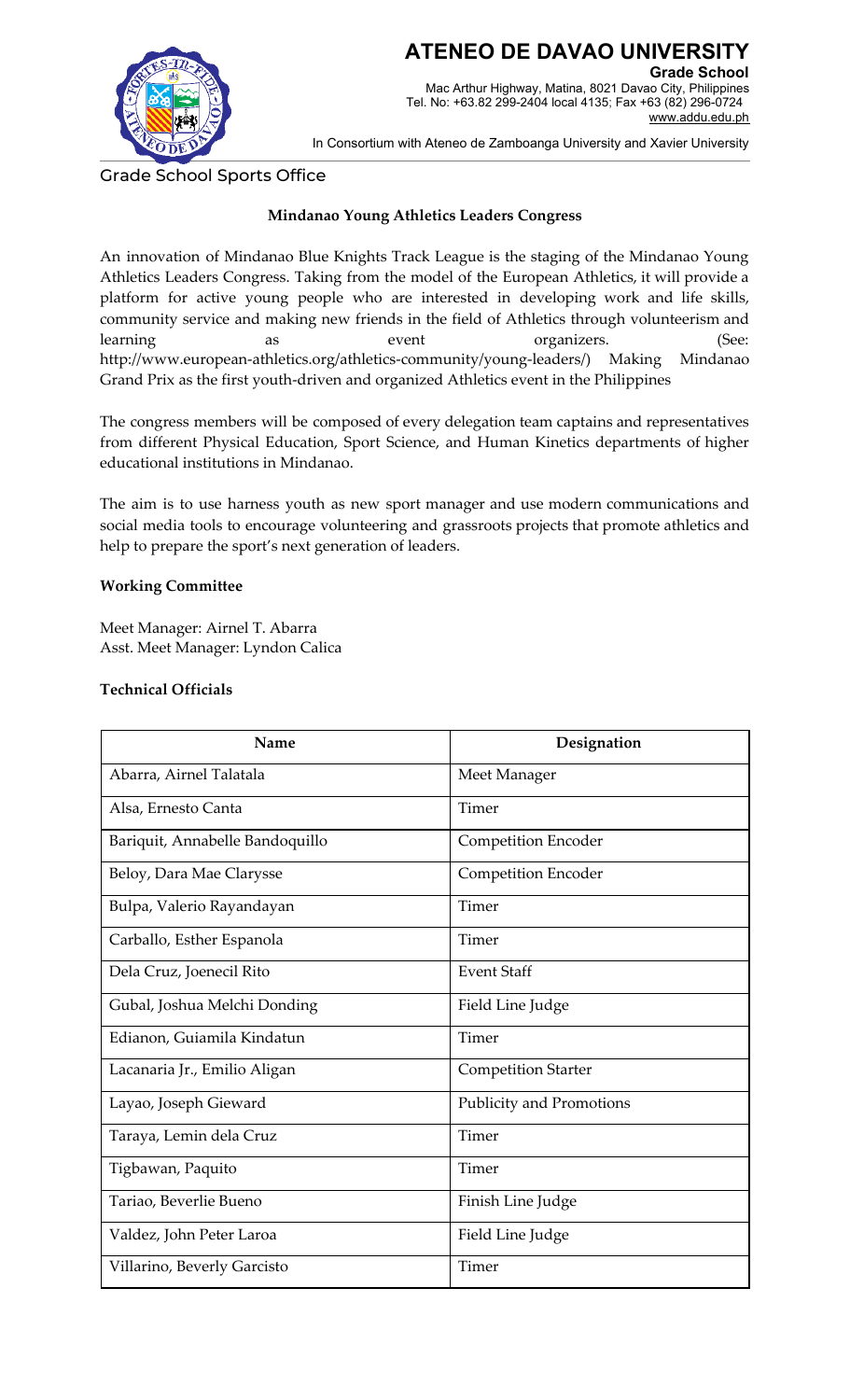

**ATENEO DE DAVAO UNIVERSITY**

**Grade School** Mac Arthur Highway, Matina, 8021 Davao City, Philippines Tel. No: +63.82 299-2404 local 4135; Fax +63 (82) 296-0724 [www.addu.edu.ph](http://www.addu.edu.ph/)

In Consortium with Ateneo de Zamboanga University and Xavier University

Grade School Sports Office

## **Technical Ground Rules**

- 1. IAAF Rules will be applied.
- 2. An athlete is allowed to compete three (3) individual events and two (2) relays only
- 3. The tournament is open to the public regardless of their team/affiliation. Specific age group are as follows:
	- Senior Open -Any athlete who is 17 years and above in the year of the competition
	- Youth Any athlete of 13 or 16 years in the year of the competition.
	- Kids Boys and Girls- 12 years and below in the year of the competition.
	- Octathlon Open Category: 16 years old and above at the year of competition for combined events
- 4. A team may enter three (3) athletes only per individual event.
- 5. Entry form should be prepared by rank, according to fastest to slowest, indicating no. 1 as the fastest and no. 2 as the second, in four (4) copies before attending the technical meeting. This form will be submitted to the tournament manager or his duly authorized representative after the meeting.
- 6. All competitors must wear their delegation identity uniform and assigned athletes' number when reporting at the roll call area and during the competition proper.
- 7. No coaches or any party identified with an athlete is allowed within the vicinity of the playing area (with the crowd control fence/PRESS box). If the rule will be violated, a warning card (yellow) is shown to the coach or any party with an athlete, and the second time, a red card will be shown and the athlete will be disqualified of the competition.
- 8. Using of starting block is "Optional" in sprint and hurdle events. Running barefooted will be allowed to those athletes who will present a waiver signed by the athlete and his/her coach which signifies that the tournament manager, event sponsors/ partners, and the organizers are not liable to any injury caused on such act. During the finals, all are required to used starting blocks and running shoes/spikes.
- 9. Athlete who will not perform / participate in his entered or qualified events cannot play anymore in his/her succeeding events (law of succession).
- 10. In relays, qualifier can change runners a maximum of two (2)
- 11. In case of an inclement weather in an event cannot be safely competed, the coaches will be consulted prior to the postponement or cancellation of the schedule by the Technical Management based on the rule of the majority.
- 12. In case of unfinished finals, due to typhoon, ranking will be based on the result of the time.
- 13. No points for unplayed events.
- 14. Protests shall be done on a written form by the coach of the delegation and he/she must pay a bond amount of 1,000 pesos on such protest. The bond is not refundable regardless of the decision of the said protest.
- 15. Start of the game is 6:00 and will end at 10:00. If there are events in the afternoon, game resumes at 15:00 and will end at 19:00.
- 16. Decisions of the Tournament Manager and Technical Committee are final.